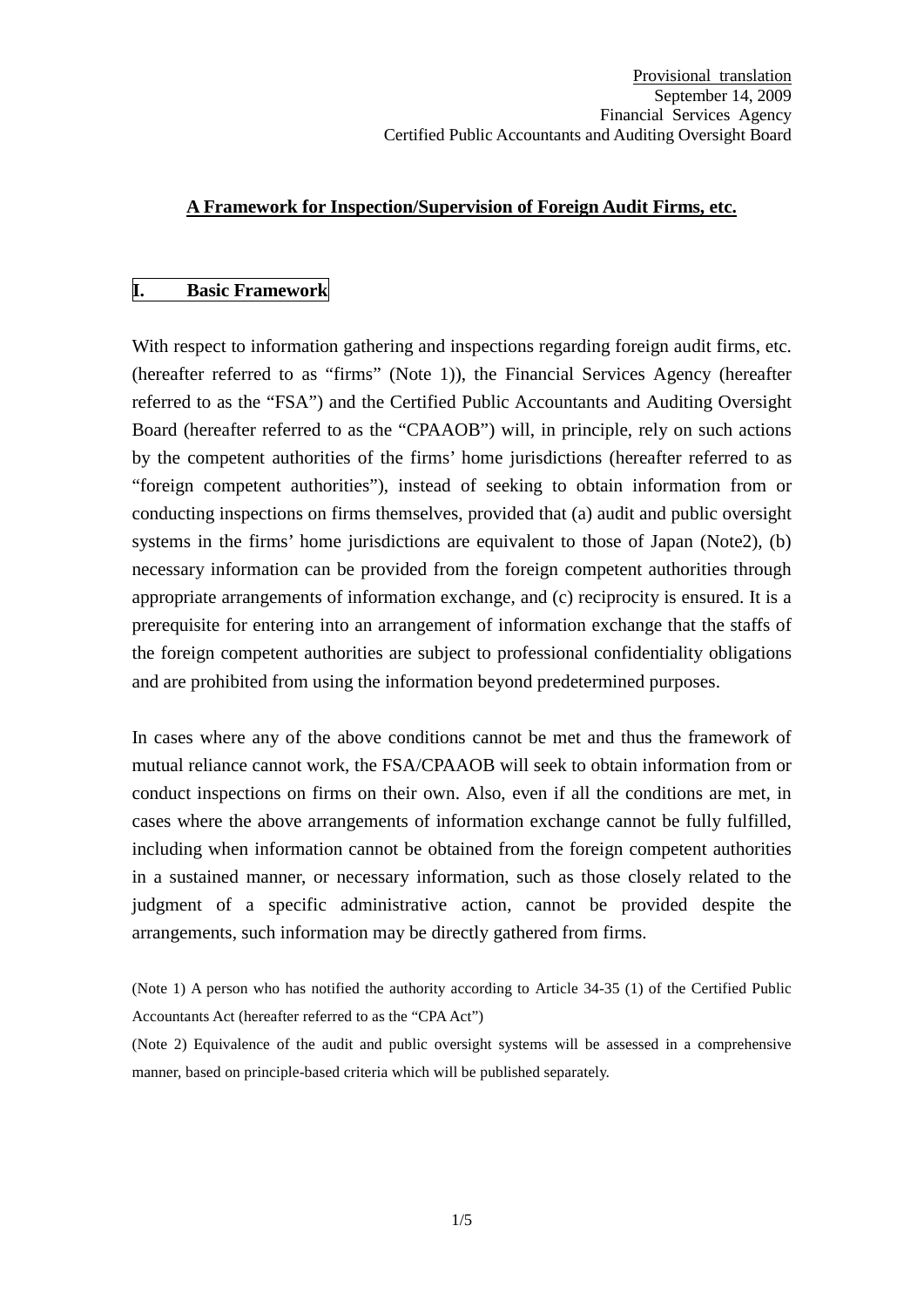### **II. Operation of Inspection/Supervision**

The FSA/CPAAOB will require firms to submit information and inspect/supervise firms basically following the lines outlined below. In implementing this framework, however, the FSA/CPAAOB will give due consideration to specific circumstances surrounding each jurisdiction, including its legal system.

#### **1. Information Submission**

The CPAAOB will require following firms to report or submit respective information based upon the CPA Act once every three years in principle, in addition to the information submitted through notification documents (Note 3). The CPAAOB will, in principle, notify foreign competent authorities prior to taking such actions.

- (1) All firms: overview of the firms, their businesses, and results of inspection/audit quality review conducted by foreign administrative agencies or similar organizations (Note 4).
- (2) Firms which provide services corresponding to audit and attestation services for the issuers of securities listed in financial instruments exchanges in Japan: in addition to information in II.1(1), overview of the issues related to the above services and information on the firms' operation control systems, including rules for quality control systems

(Note 3) A notification document stipulated in Article 34-36 (1) of the CPA Act, including a notification of changes stipulated in Article 34-37(1), and attachments stipulated in Article 34-36(2) of the Act (Note 4) Foreign administrative agencies or similar organizations stipulated in Article 5 (1) of the Cabinet Office Ordinance regarding Notification Requirements for Foreign Audit Firms, etc.

If firms do not provide the required reports or relevant documents without any legitimate reasons, the FSA will issue business improvement instructions, upon notifying, in principle, the foreign competent authorities in advance. Instead of issuing such instructions, however, the FSA may request the foreign competent authorities to take necessary actions against the firms.

Furthermore, the CPAAOB will request the firms to submit the above information on a voluntary basis when deemed necessary and appropriate.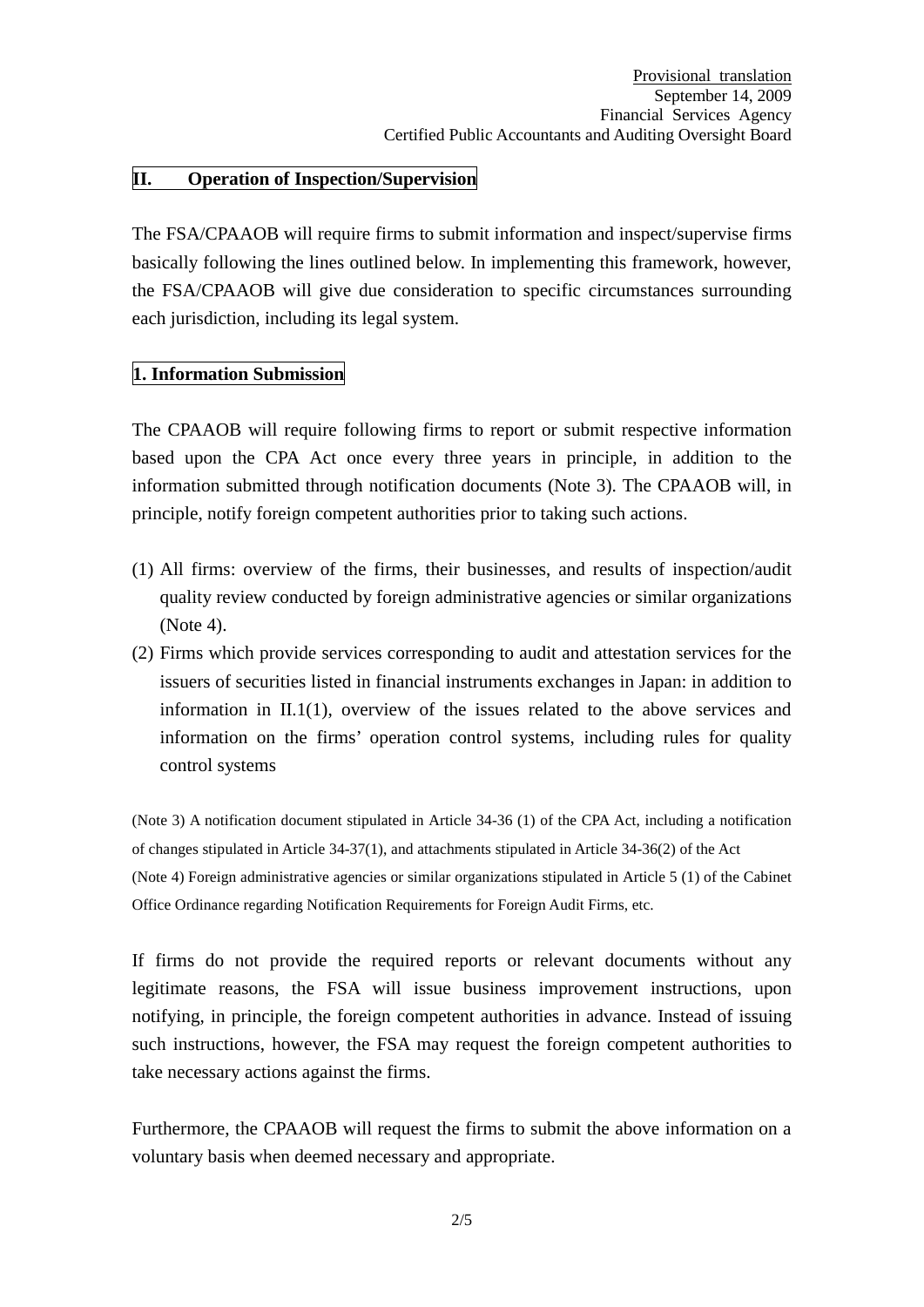## **2. Selection of Firms To Be Inspected**

The CPAAOB will analyze the information submitted following the process mentioned in II.1 together with other information and make assessment on the need for further examination on aspects including whether firms properly conduct services corresponding to audit and attestation services, and whether their operation control systems are functioning effectively. Inspections will be conducted to the firms selected as the result of such assessment.

Furthermore, when deemed necessary and appropriate in light of the public interest or investor protection, such as in cases where firms have allegedly made fraudulent or inappropriate attestation, the CPAAOB may conduct inspections of the firms without going through the process described in II.1. The CPAAOB will, in principle, notify the foreign competent authorities prior to taking such actions.

## **3. Implementation of Inspection**

The CPAAOB will, in principle, notify the foreign competent authorities when it intends to conduct inspections, before it notifies the firms. Also, the CPAAOB will make utmost efforts to coordinate with the foreign competent authorities so that they will be able to conduct inspections simultaneously.

With regard to specific audit engagements, the CPAAOB will limit the scope of inspection to those related to the financial statements (Note 5) required for disclosure under the provisions of the Financial Instruments and Exchange Act in Japan. With respect to operation control systems, the CPAAOB will strive to pursue efficiency of inspections and lessen the burden on firms.

(Note 5) Financial statements to be disclosed under the Financial Instruments and Exchange Act by the issuers of securities stipulated in Article 30 of the Cabinet Order for Enforcement of the CPA Act.

## **4. Provision of Inspection Report and Follow-up**

The CPAAOB will communicate inspection results to inspected firms by providing inspection reports in Japanese, together with provisional English translation for reference.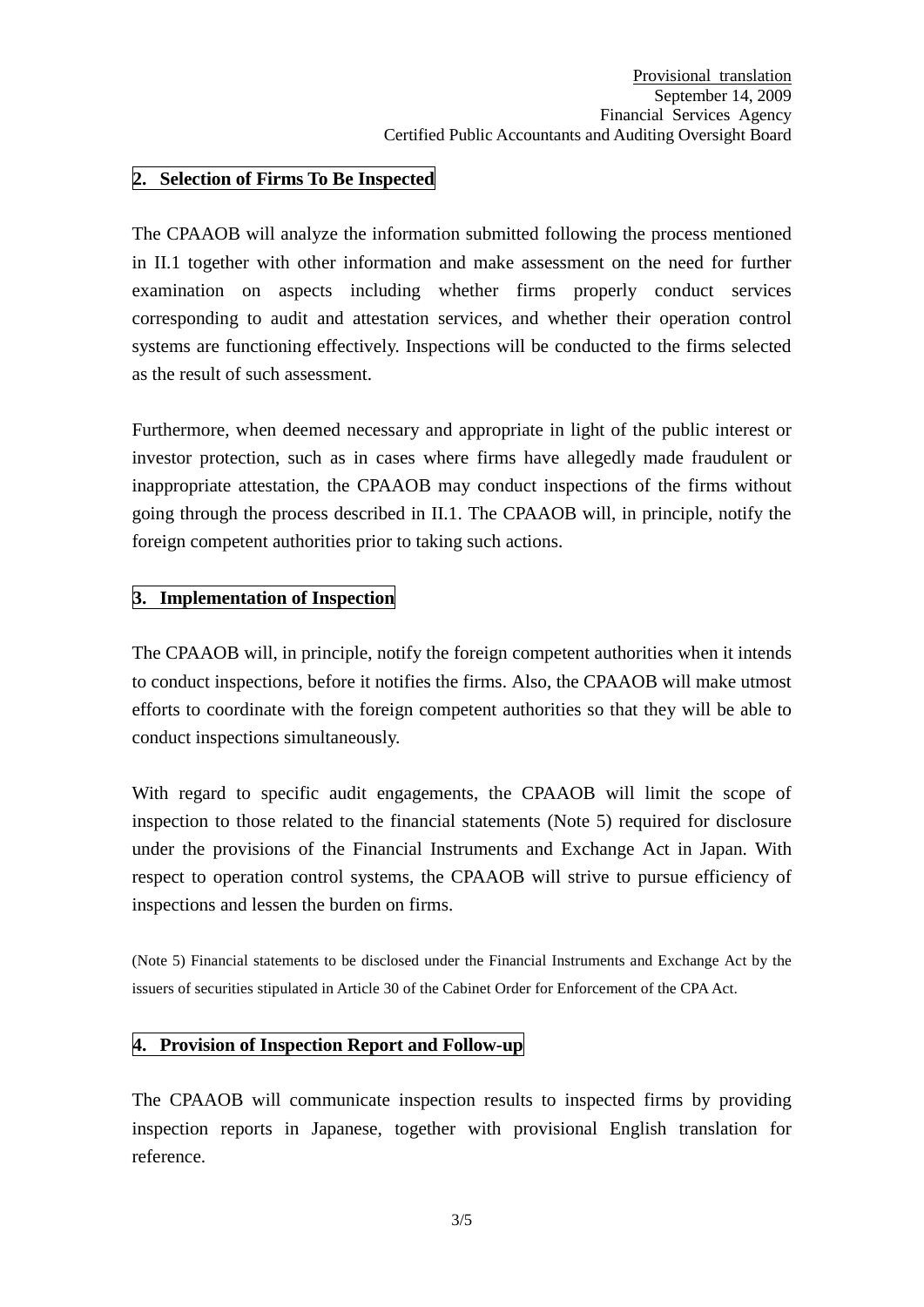Following the inspection, the FSA will basically require the inspected firms to submit business improvement plans concerning issues pointed out in the inspection reports. Nonetheless, in the cases where inspections are conducted in cooperation with foreign competent authorities and collection of the firms' improvement plans by such authorities are considered to be more effective in light of public interest or investor protection by Japanese authorities, the FSA may request the foreign competent authorities to assume the task.

Furthermore, based on the above-mentioned improvement plans, the FSA will monitor the progress and give instructions to the firms when necessary and appropriate (hereafter referred to as "follow-up"). In the cases where follow-up actions taken by the foreign competent authorities are considered to be more effective in light of public interest or investor protection by Japanese authorities, the FSA may request the foreign competent authorities to assume the task.

The CPAAOB will directly examine the state of improvement in following inspections, if conducted.

# **5. Administrative Actions**

In the cases where firms' services corresponding to audit and attestation services in Japan are found to be significantly inappropriate, including based on recommendations by the CPAAOB, the FSA will basically issue business improvement instruction to the firms. Furthermore, in the cases where firms do not respond to the FSA's requirement to submit improvement plans without any legitimate reasons, or in the cases where pooror non-implementation of improvement plans are revealed via inspections, etc., the FSA will issue business improvement instruction to the firms as well. The FSA will, in principle, notify the foreign competent authorities prior to taking any of such actions.

In the above cases, the FSA may request the foreign competent authorities to take actions to ensure the firms' operational improvement instead of directly issuing business improvement instructions, when it is considered to be more effective in light of public interest or investor protection by Japanese authorities.

When the firms fail to follow the instructions that they have received, the FSA may publicize such failure and the contents of the instructions. Once such publications are